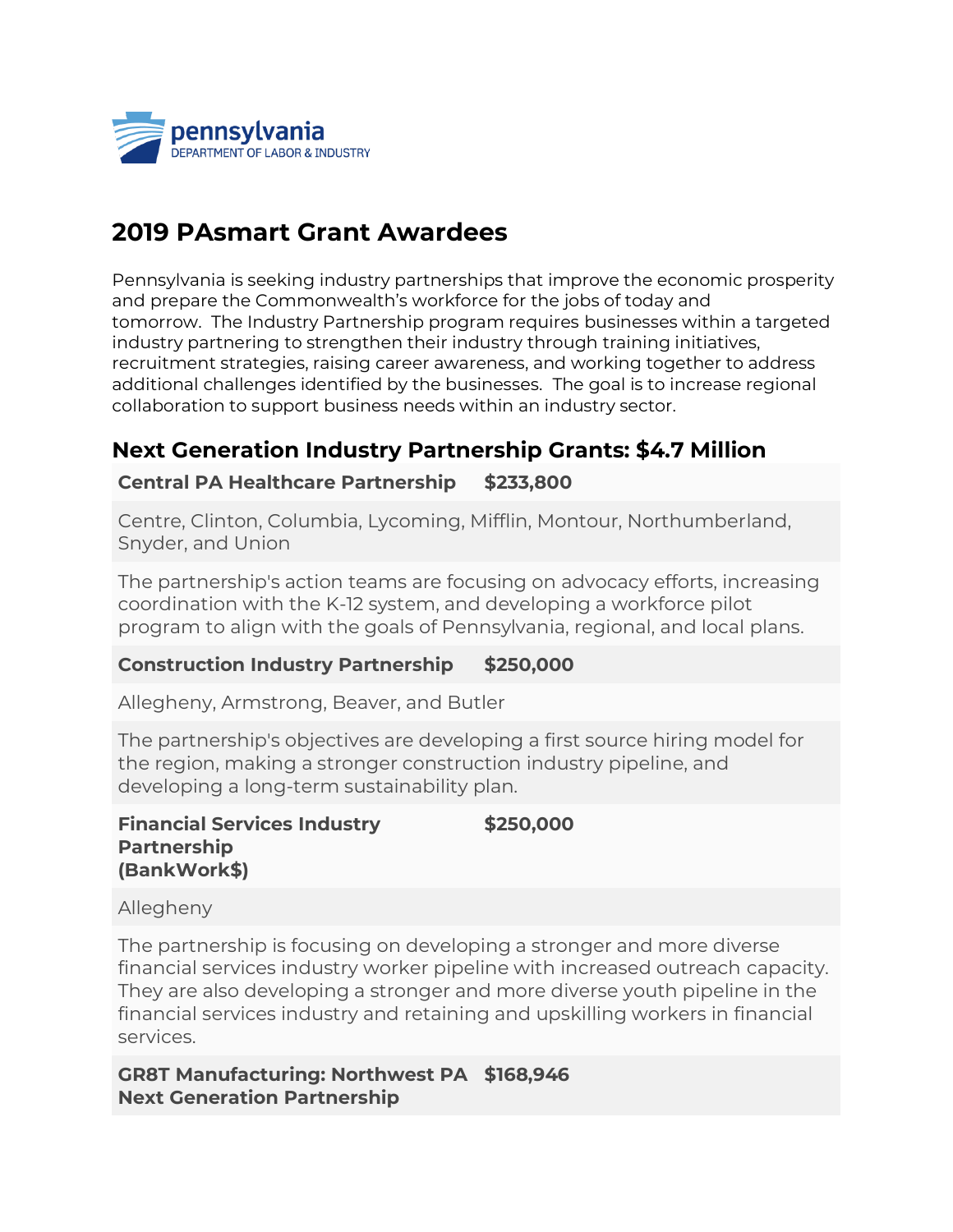Clarion, Crawford, Erie, Forest, Lawrence, Mercer, Venango, and Warren

The partnership is focusing on breaking down silos in their community by facilitating communication among businesses in their partnership under the idea of Business to Business (B2B) Connections. Some other areas of focus are promoting manufacturing careers and branding the region.

#### **Greater Philadelphia Healthcare Partnership \$45,000**

Bucks, Chester, Delaware, Montgomery, and Philadelphia

This partnership is transitioning to the Next Generation Industry Partnership model and is focused on engaging employer partners through this transition. Other priorities include convening education, economic and workforce development partners, developing a formal employer driven action plan, and positioning the partnership for long-term sustainability.

**Greater Reading Advanced Manufacturing Next Generation Industry Partnership**

**\$116,455**

Berks

Priorities of this partnership include developing local manufacturing talent pools and promoting both manufacturing and the region to attract talent to the industry. The partnership is prioritizing consistency across Berks County strategic plans, including alignment with economic development strategies.

## **Healthcare Connect \$250,000**

Berks, Bucks, Chester, Delaware, Montgomery, and Philadelphia

The partnership is focused on addressing three primary challenges within the regional healthcare system, including a shortage of qualified workers, a lack of transportation options, and a lack of business-critical skills, or what some employers describe as "soft skills." Action teams have been developed to address these challenges.

## **Healthcare Industry Partnership \$45,000**

Allegheny

The partnership has initiated work in the healthcare industry through engaging with sector businesses as well as nonprofits and community organizations. Three primary goals have been identified by businesses,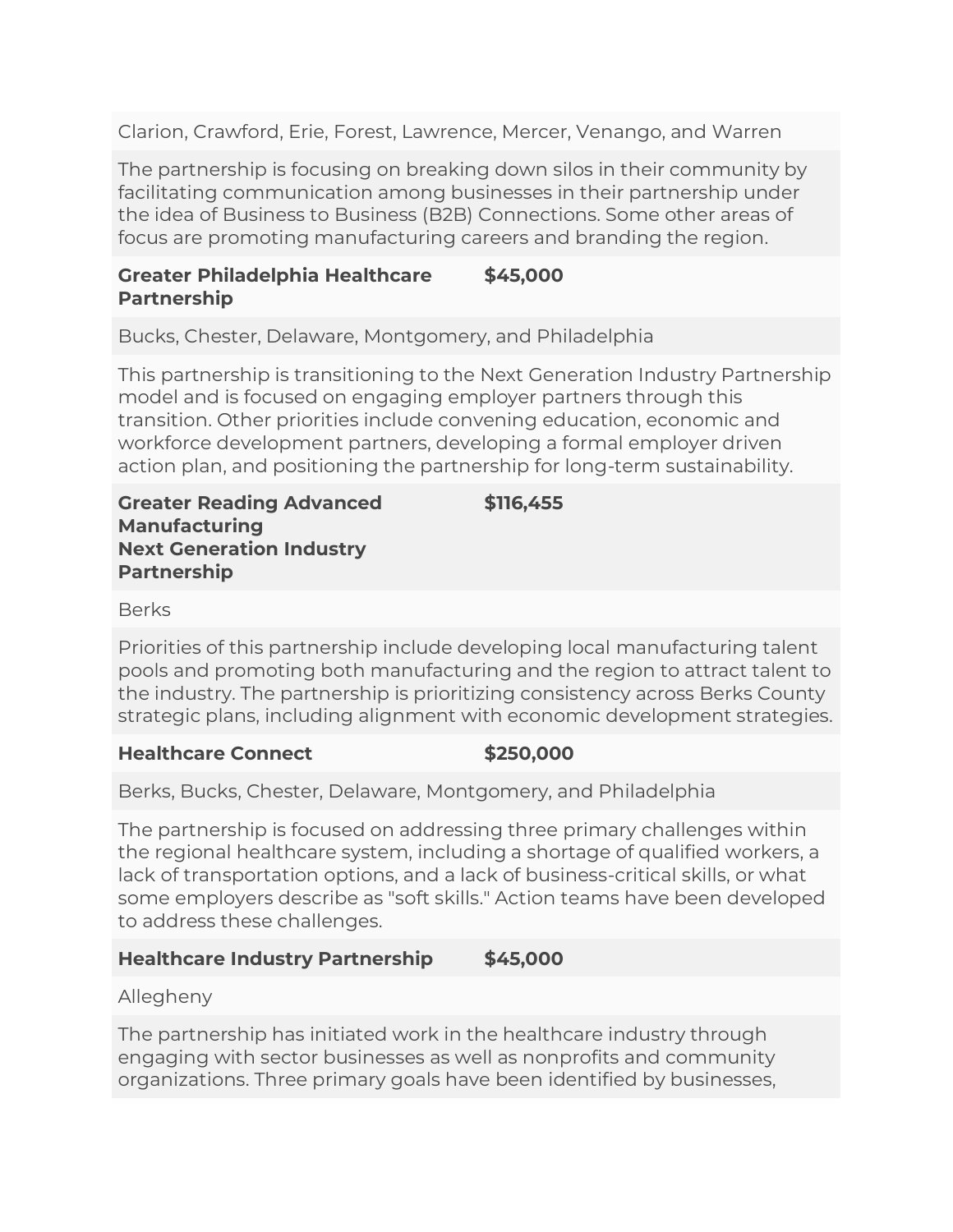including leveraging and expanding youth programming for healthcare careers, developing registered apprenticeship programs in the healthcare industry, and establishing multi-employer recruitment and retention strategies.

### **Hospitality and Retail \$45,000**

Allegheny

The partnership has worked to engage with sector businesses and community organizations to develop participation. Common goals among business partners include developing effective recruitment and retention strategies for entry-level staff and developing viable pathways to get youth involved in the hospitality and retail industries.

#### **The Innovative Technology Action Group (ITAG) \$250,000**

Berks, Bucks, Chester, Delaware, Montgomery, and Philadelphia

This partnership has been operating for more than twenty years and transitioned to a Next Generation Industry Partnership in 2018. Business identified goals include continued expansion of the employer base in the partnership and the increased engagement of public partners. Action teams have been formed around the priorities of incumbent worker training, increasing diversity and inclusion in the sector, youth career exploration, and improving tech job seeker resources.

## **Made in Central PA \$250,000**

Centre, Clinton, Columbia, Lycoming, Mifflin, Montour, Northumberland, Snyder, and Union

This partnership is focused on three primary business driven priorities including marketing the Central PA region, promoting business-to-business networking, and developing a skilled workforce. Business leaders are working to increase collaboration with public partners and building better connections with schools to create a pipeline of workers with the foundational and technical (STEM) skills they need in their companies.

#### **Manufacturing Alliance of Chester and Delaware Counties \$220,000**

Chester and Delaware

This partnership is focused on improving the workforce via incumbent worker training, attracting new people and youth to the manufacturing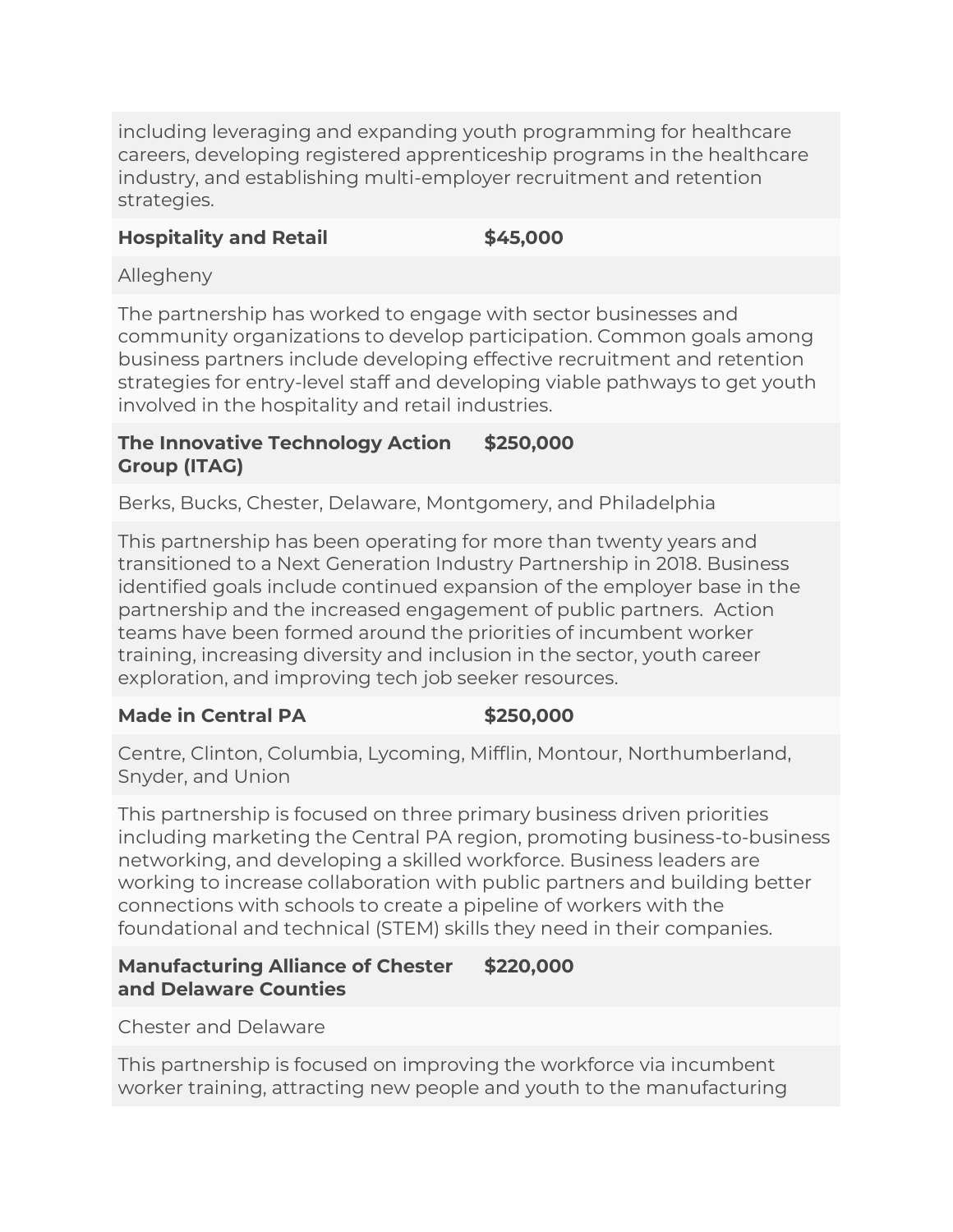sector, and increasing business improvement processes. Over the past several years, the partnership has coordinated events that have engaged business across the region and connected those businesses with schools and other public partners.

### **Manufacturing Industry Partnership \$45,000**

Allegheny, Armstrong, Beaver, and Butler

This partnership is engaging with businesses, nonprofits, and community partners as it builds towards formally launching. Several goals of the participating businesses have been identified, including pipeline development for workers, developing registered pre-apprenticeship and apprenticeship programs, and establishing multi-employer recruitment and retention strategies.

**North Central PA Building and Construction Next Gen Sector Partnership \$214,424**

Cameron, Clearfield, Elk, Jefferson, McKean, and Potter

This partnership launched in May 2019 and has engaged with multiple employers, economic development agencies, and educational representatives. The partnership's priorities include educating pre-high school students on trades and skilled-labor occupations through co-op work experiences and businesses partnering with educational partners to increase career awareness.

#### **North Central PA Healthcare and Social Assistance Next Gen Sector Partnership \$213,222**

Cameron, Clearfield, Elk, Jefferson, McKean, and Potter

This partnership launched in May 2019 after convening employers, economic development partners, and educational representatives. Action teams were formed around the priorities of increasing technology to attract younger workers, educating younger individuals around advancements in healthcare opportunities, and overall improvements in recruitment and retention of employees.

#### **North Central PA Manufacturing Next Gen Sector Partnership \$244,444**

Cameron, Clearfield, Elk, Jefferson, McKean, and Potter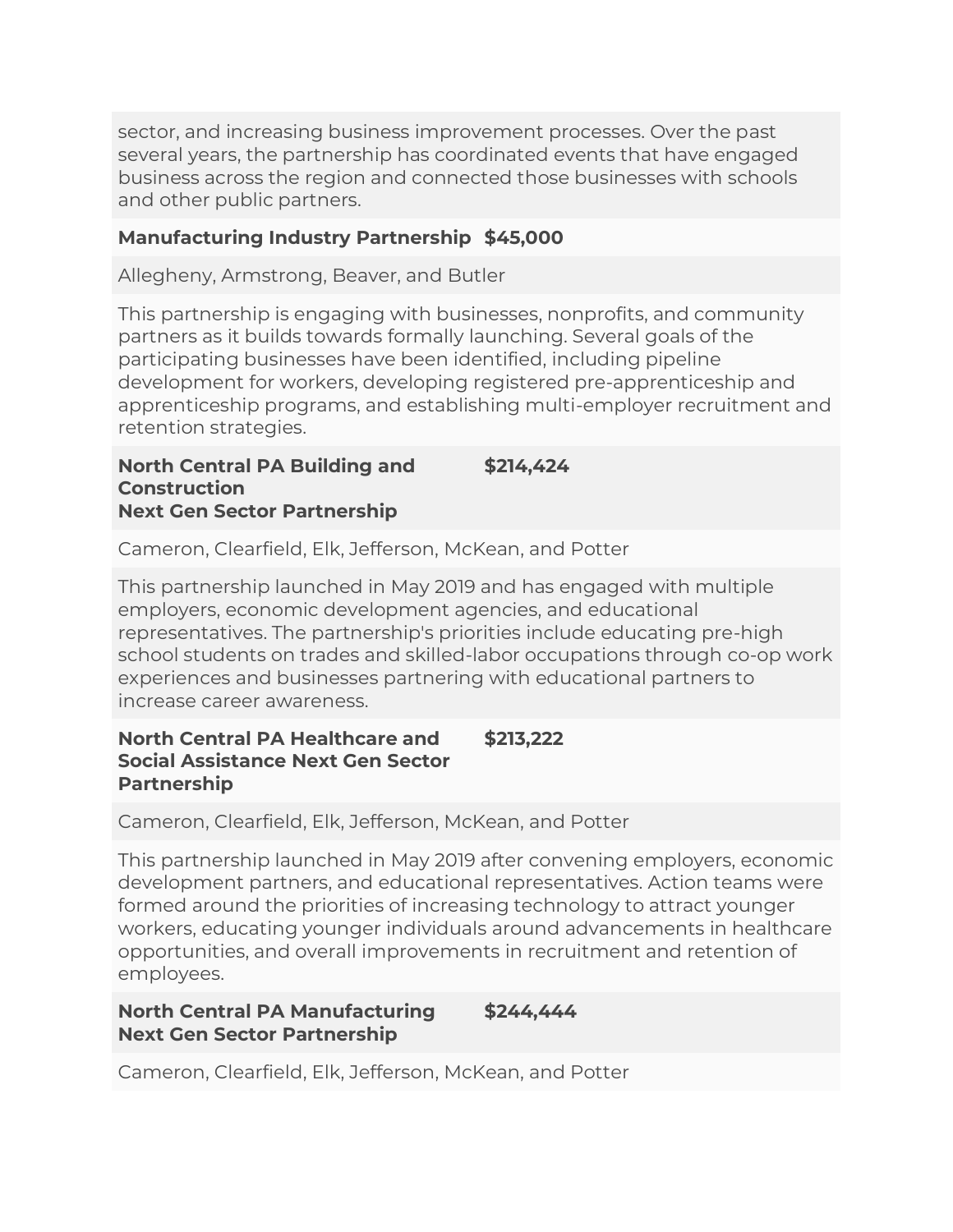In May 2019 this partnership transitioned to a Next Generation Industry Partnership through a launch that included businesses and public partners. Business driven priorities for this partnership include promotion of the manufacturing industry and employment opportunities within the industry, the implementation of a signing day for students participating in co-op programs, and the development of technical training for employers, including creation of one-stop resources for employers and guidance on how to develop registered pre-apprenticeship and apprenticeship programs.

#### **Northern Tier Diversified Manufacturing Next Gen Industry Partnership \$28,000**

Bradford, Sullivan, Susquehanna, Tioga, and Wyoming

This partnership is focused on creating a strategic plan and developing training opportunities for workers in the manufacturing sector. By connecting employers to resources available throughout the region, including PREP, Engage!, and Northern Tier Apprenticeship, this partnership will work to meet the emerging needs of manufacturers in the Northern Tier.

## **Pennsylvania Steel Alliance \$145,000**

Allegheny, Beaver, Fayette, Greene, Washington, and Westmoreland

The mission of this partnership is to promote Pennsylvania's steel industry and supply chain through public policy, education, and outreach, to grow the industry, creating new jobs and economic prosperity in the region and throughout the state. Priorities include economic impact research, public outreach, and educational initiatives related to career pathways.

#### **Smart Energy Initiative of Southeastern PA \$220,000**

Berks, Bucks, Chester, Delaware, Lancaster, Lehigh, Montgomery, Northampton, Philadelphia

This partnership relaunched as a Next Generation Industry Partnership in 2017, focusing on the promotion of growth of the "smart" energy industry by providing comprehensive workforce and economic development services to partnering companies. Over the past several years, the partnership has focused on worker training, career exploration and awareness, increasing public-private partnerships, and will continue to build upon these efforts.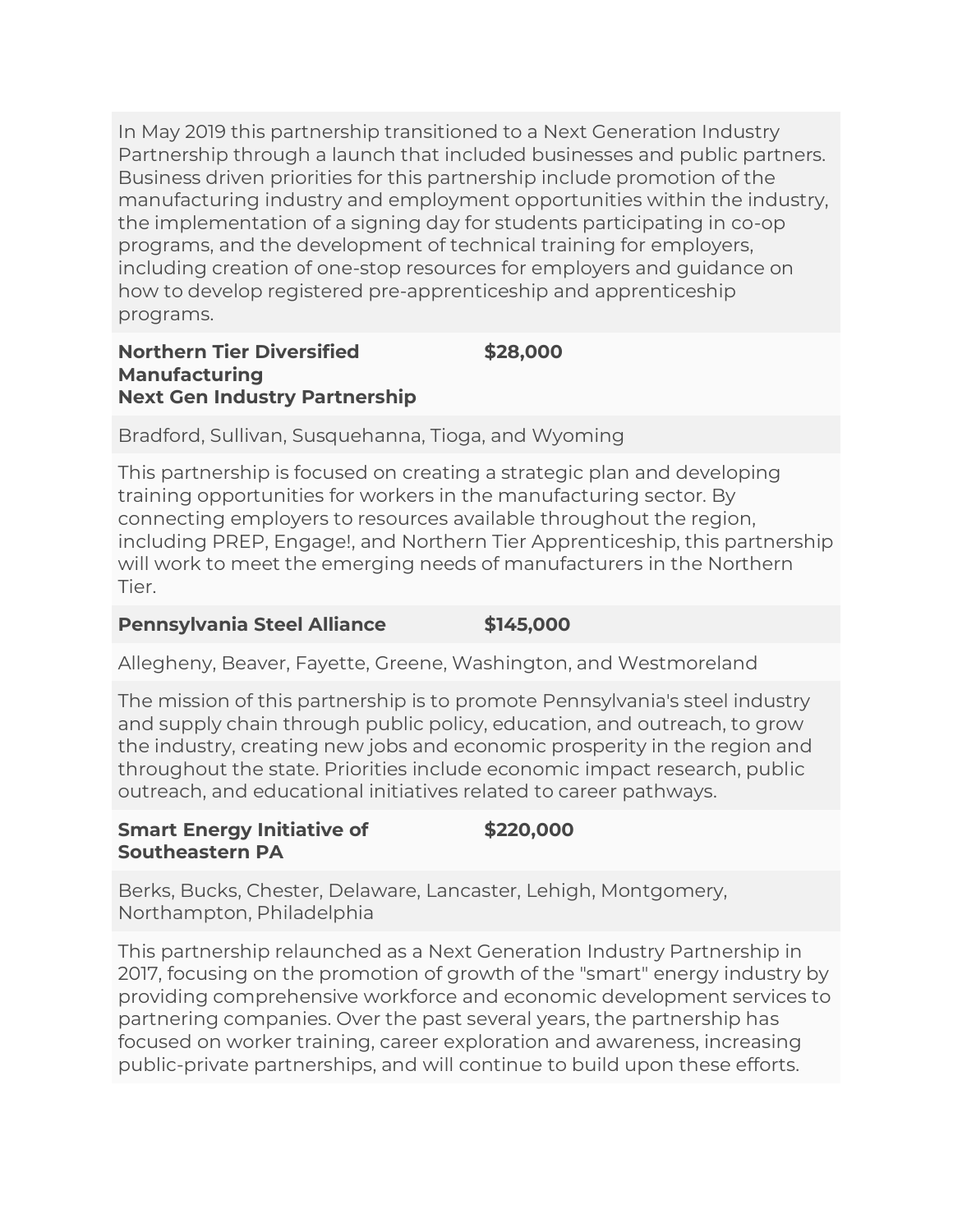# **Southcentral PA Advanced**

**Manufacturing**

**Next Gen Industry Partnership**

**\$250,000**

Adams, Cumberland, Dauphin, Franklin, Juniata, Lebanon, Perry, and York

This partnership's action teams are focused on promoting manufacturing careers, improving training opportunities for middle-skill/technical occupations, and facilitating business-to-business connections to exchange best practices.

#### **Southeastern PA Manufacturing Alliance (SEPMA) \$250,000**

Bucks, Delaware, Montgomery, and Philadelphia

This partnership was formed in 2007 prior to transitioning to the Next Generation Industry Partnership model in 2018. Priorities include sourcing qualified talent and upskilling the incumbent workforce, developing business marketing and sales opportunities for future growth, and business partnership engagement and sustainability.

#### **Southwest Corner Building and Construction Industry Partnership \$250,000**

Allegheny, Armstrong, Beaver, Butler, Fayette, Greene, Indiana, Washington, and Westmoreland

Formed in 2005, this partnership transitioned to a Next Generation Industry Partnership in 2019. Priorities include improving community awareness by promoting career opportunities in the building and construction sector, developing worker recruitment strategies and expanding enrollment in trade apprenticeship programs, increasing diversity in the building and construction workforce.

#### **Transportation and Logistics Industry Partnership \$250,000**

Allegheny, Armstrong, and Beaver

This partnership launched in 2018 and has set four goals for the partnership including a stronger youth pipeline, development of employer-led training programs for in-demand positions, development of a multi-employer retention strategy, and increased alignment of priorities and funding across the partnership.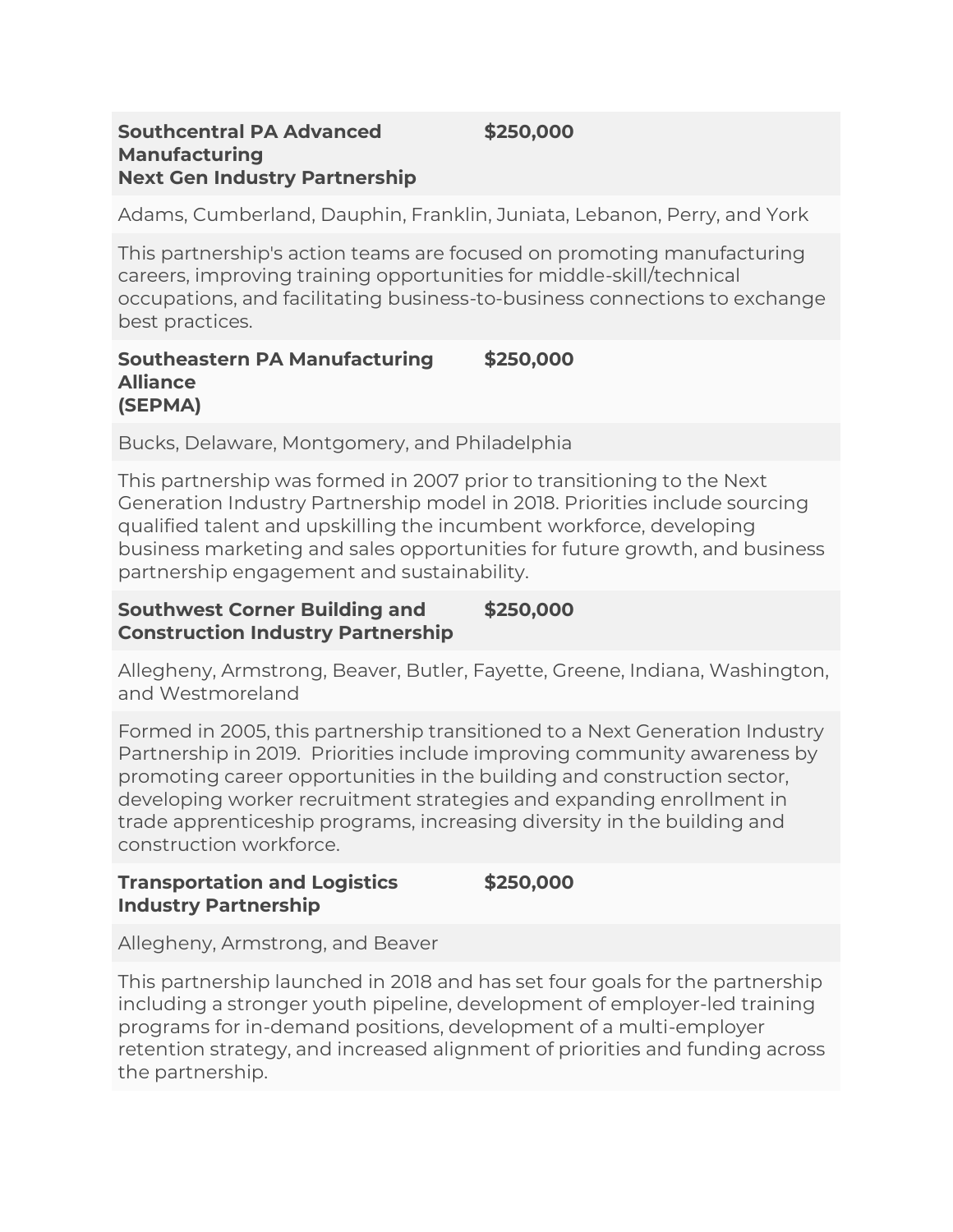## **Tri-County Healthcare Industry Partnership**

**\$150,000**

Armstrong, Butler, and Indiana

Originally formed in 2002, this partnership transitioned to the Next Generation Industry Partnership model in 2018. Priorities of the partnership include career promotion within the sector, worker training for healthcare careers, and coordinating the efforts of businesses, education, economic development, and workforce development.

#### **Tri-County Manufacturing Industry Partnership \$150,000**

Armstrong, Butler, and Indiana

Formed in 2005, this partnership launched as a Next Generation Industry Partnership in 2019. Priorities include career promotion and awareness activities through employer-based job shadowing, internships, and career fairs, development of pre-apprenticeship programs, and coordinating business needs with the efforts of education, economic development, and workforce development.

#### **Tri-County Technology Industry Partnership \$45,000**

Armstrong, Butler, and Indiana

This partnership was formed in 2006 and is actively working to transition to the Next Generation Industry Partnership Model. Goals of the partnership include strengthening information technical and communication services in the region, attracting other industry sectors to the region by providing a strong foundation of IT and communication service support, and coordinating efforts between businesses and public partners.

## **West Central Healthcare Next Gen Partnership**

**\$45,000**

Lawrence and Mercer

This new partnership is focused on bringing together businesses within the healthcare and social services sectors to identify priorities and leverage public sector resources within the Next Generation Industry Partnership model. The partnership is focused on improving healthcare and overall health, particularly in a rural region of the state.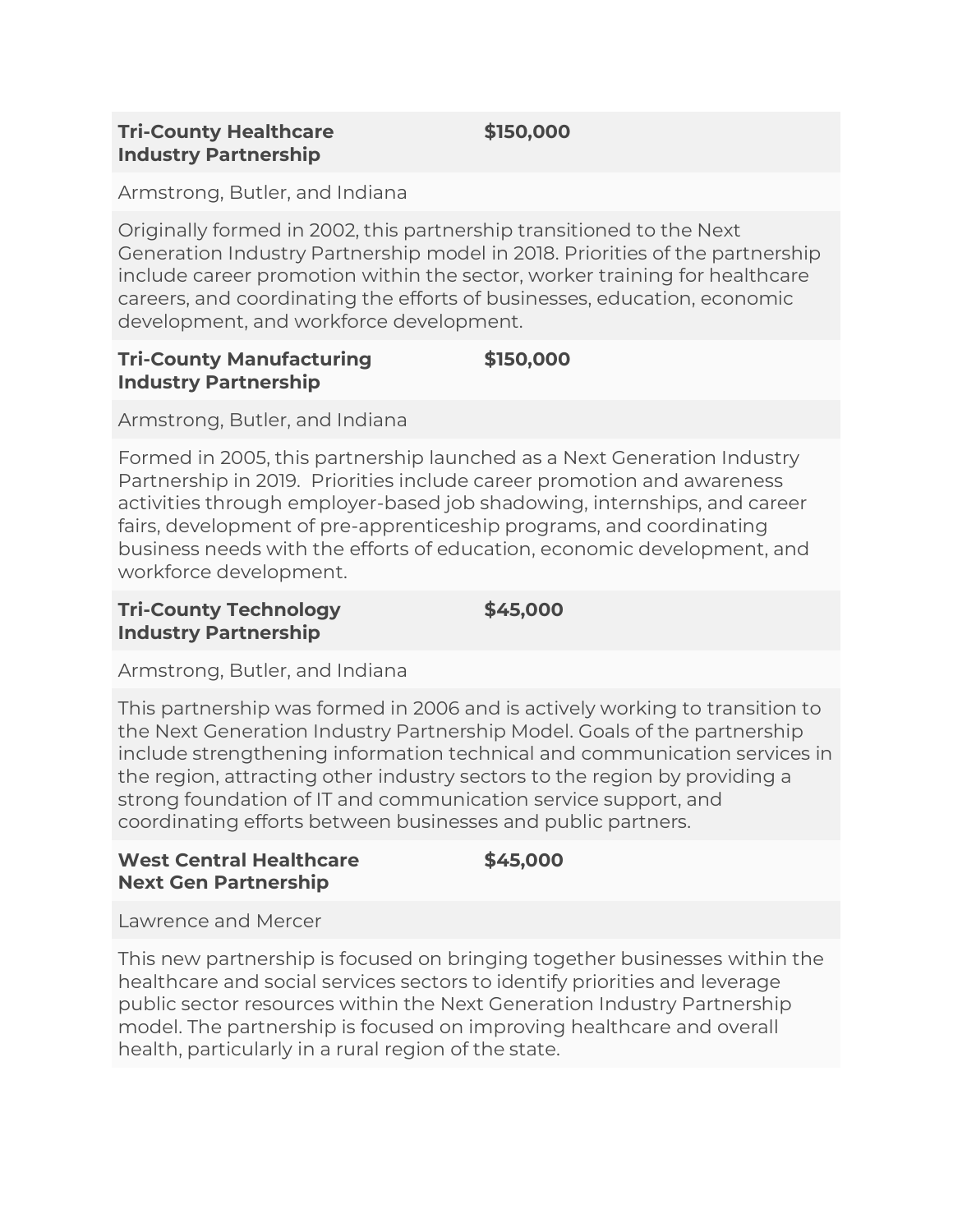#### **Westmoreland-Fayette Logistics and Transportation Industry Partnership \$45,000**

Fayette and Westmoreland

This is a new partnership focused on addressing the needs of the regional transportation industry sector. Initial meetings have indicated a need for stronger logistics and transportation infrastructure within the region, and specifically the need for additional Commercial Driver licensed employees. Additional initial priorities include the need for incumbent worker skill development and business access to capital to assist with business expansion and growth.

## **Registered Apprenticeships, Pre-Apprenticeships, and Ambassador Network grants: \$6.5 Million**

## **ABC of Eastern PA \$319,988**

Bucks, Chester, Delaware, Montgomery and Philadelphia

The activities funded by this grant will create a diverse pipeline that will include at least 15 construction companies, who will hire 30 apprentices out of a pool of 60 pre-apprentices who will enter the state's ATO Registered programs, sponsored by ABC, after completing a Construction Industry Boot Camp (with 100 participants).

## **Arcadia University \$212,500**

Bucks, Chester, Delaware, Montgomery, and Philadelphia

Expand the existing program by building a diverse pipeline of Registered Apprentices from non-traditional populations that include women, people of color, and those who are socio-economically disadvantaged. As a part of this grant, partnerships will be created with at least four early childhood businesses in the area and the funds will allow for the recruitment of 15 registered apprentices.

## **Berks Connections/Pretrial Services \$331,291**

Berks

R3 Prep for Adults will enhance Rebuilding Reentrants & Reading (R3) a registered pre-apprenticeship program in the construction trades that serves individuals with criminal justice system involvement.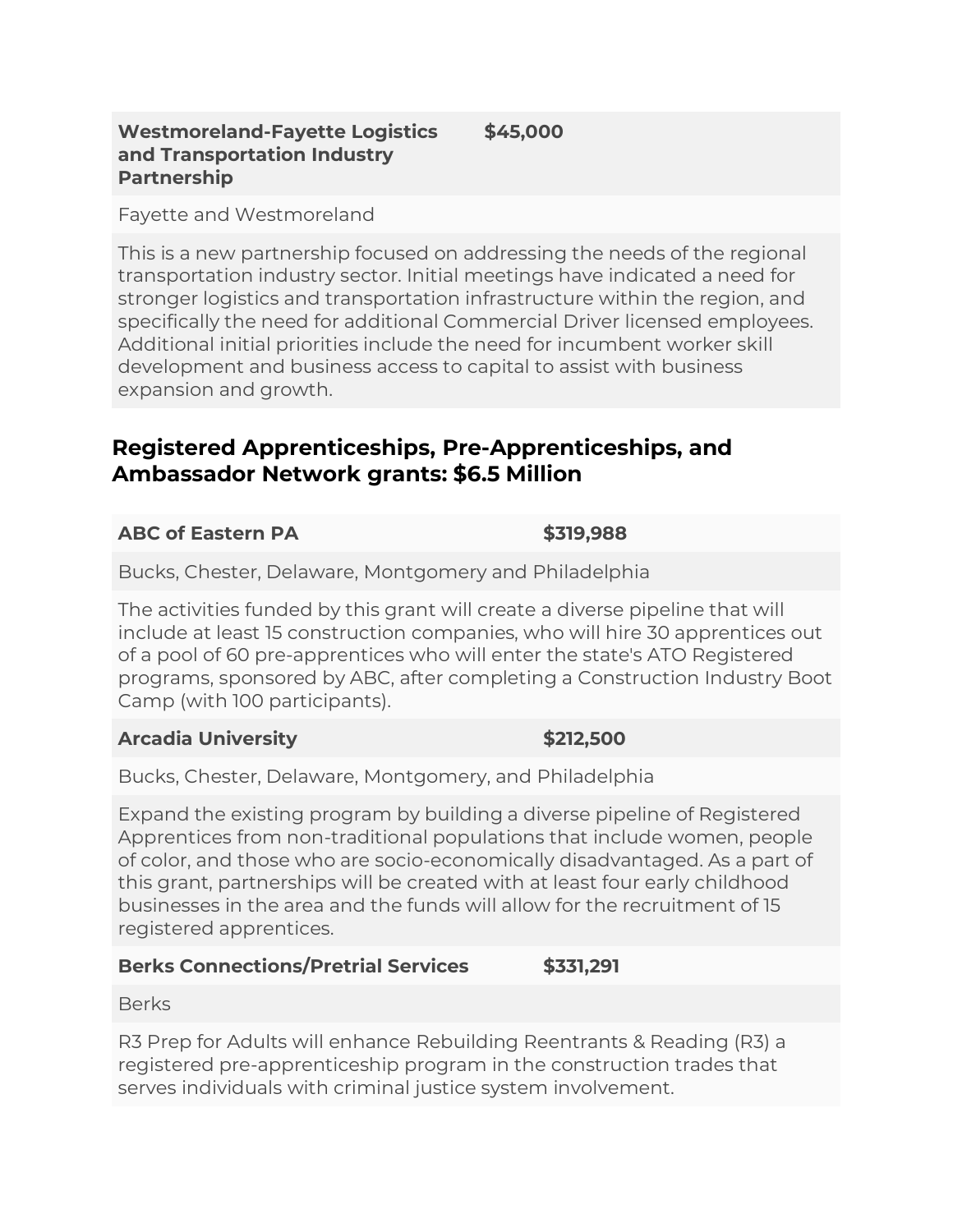## **Catalyst Connection \$190,375**

Allegheny, Armstrong, Beaver, Butler, Cambria, Fayette, Greene, Indiana, Lawrence, Somerset, Washington, and Westmoreland

This project will add 15 apprentices to the industrial manufacturing technician (IMT) apprenticeship program, with recruitment from minority and disadvantaged communities. The organization plans to partner with Hazelwood, Aliquippa, Homewood, Clairton, Garfield, and other similar neighborhoods.

#### **Central Pennsylvania Workforce Development Corporation \$250,000**

Centre, Clinton, Columbia, Lycoming, Mifflin, Montour, Northumberland, Snyder, and Union

CPWDC proposes to develop a CNC apprenticeship eco-system in established partnership with a consortium of five local businesses and six school districts/career & technology centers. A CNC pre-apprenticeship program will be certified and implemented enrolling 59 non-traditional secondary students from 19 districts in Central PA during the grant period.

## **Community College of Allegheny County \$212,500**

Allegheny and Washington

The goal of CCAC's PAsmart Growing RA grant application is to enhance and expand the RA system in Western Pennsylvania by leveraging apprenticeships CCAC currently has registered and is in the process of registering.

## **District 1199C Training \$500,000**

Statewide

The ECE Apprenticeship Ambassador Network will lead to comprehensive, sustainable funding, including wage increases; effective data systems that inform next steps; continued collaboration for collective impact; recognition of apprenticeship as a pathway to career advancement.

#### **Finishing Trades Institute of the Mid-Atlantic Region \$191,578**

Bucks, Lehigh, Montgomery, and Philadelphia

The Finishing Trades Institute of the Mid-Atlantic Region is seeking funds to certify pre-apprentices and apprentices in trade related applications used in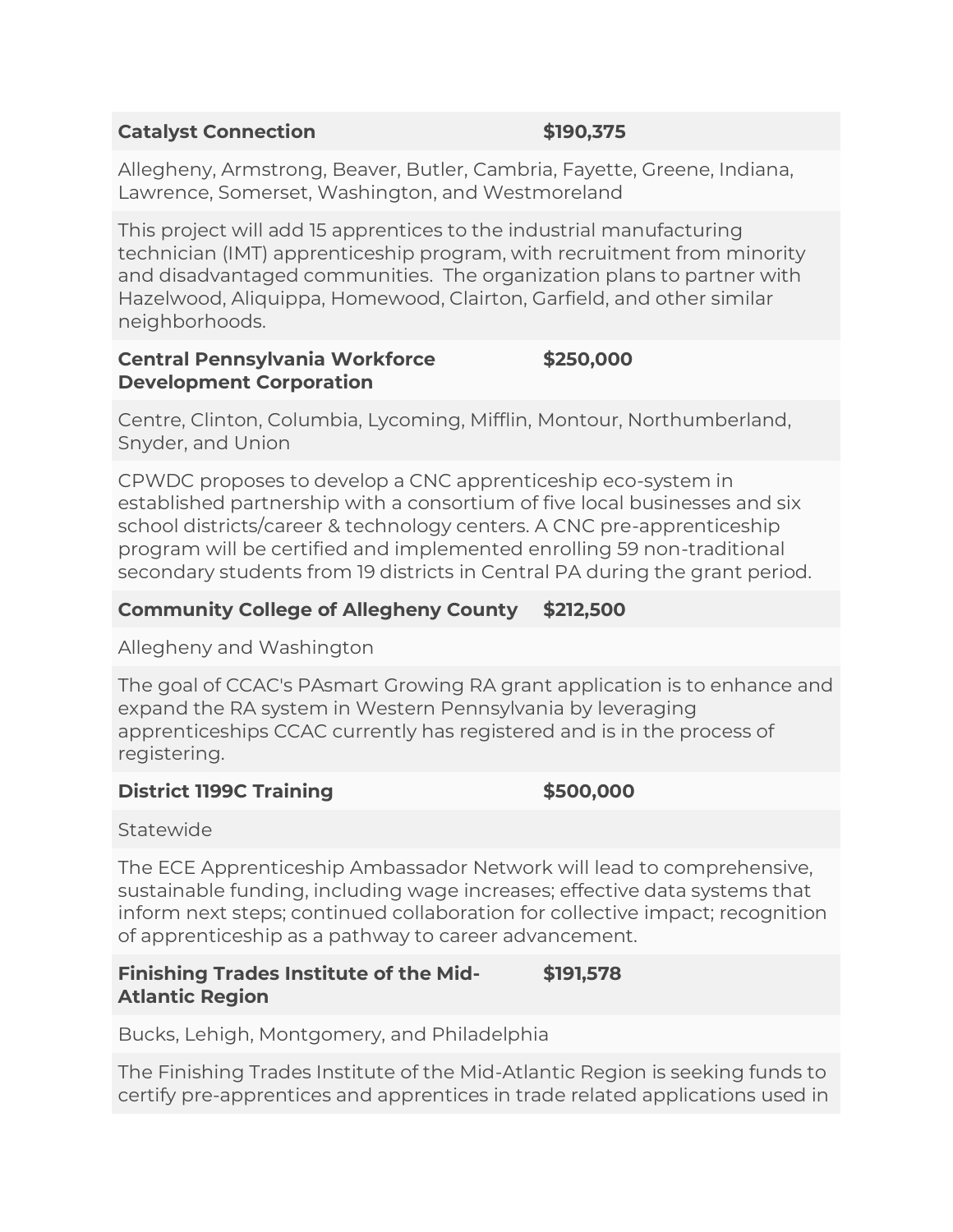the construction industry. The plan is to train 180 pre-apprentices and 120 apprentices during the course of the grant.

## **JEVS Human Services \$212,500**

Allegheny, Berks, Bucks, Chester, Delaware, Lehigh, Montgomery, and Philadelphia

JEVS proposes to build capacity as an apprenticeship intermediary. Together with our partners, we will expand our apprenticeship models in information technology (IT), health care, and manufacturing to improve services to regional employers.

#### **Junior Achievement of Western Pennsylvania, Inc. \$242,880**

Allegheny, Beaver, Butler, Greene, and Washington

JA Careers in Skilled Trades will explore the educational and occupational pathways to obtain careers in the skilled trades, builder trades and manufacturing. We propose to develop three levels of JA Careers in Skilled Trades curriculum to be implemented in grades three – five, six – eight, and nine – 12 as these are the years when students begin to think about their career path as purely academic, vocational, or a combination.

## **Keystone College \$173,841**

Bradford, Lackawanna, Luzerne, Sullivan, Susquehanna, Tioga, and Wyoming

Keystone College proposes a registered early childhood apprenticeship program as a new initiative to serve 15 apprentices. The proposal will expand the pipeline by enrolling a minimum of 25 apprentices to work in an early childhood program in 2020 through 2022.

## **Keystone Development Partnership \$350,000**

## **Statewide**

Keystone Development Partnership (KDP) will expand the registered apprenticeship (RA) Navigator apprenticeship for workforce development intermediaries. KDP will start a new cohort in the Southeast PA region and enroll apprentices in Western and Central PA to expand the program across the commonwealth in 2020.

## **Lehigh Carbon Community College \$200,000**

Carbon, Lehigh, and Schuylkill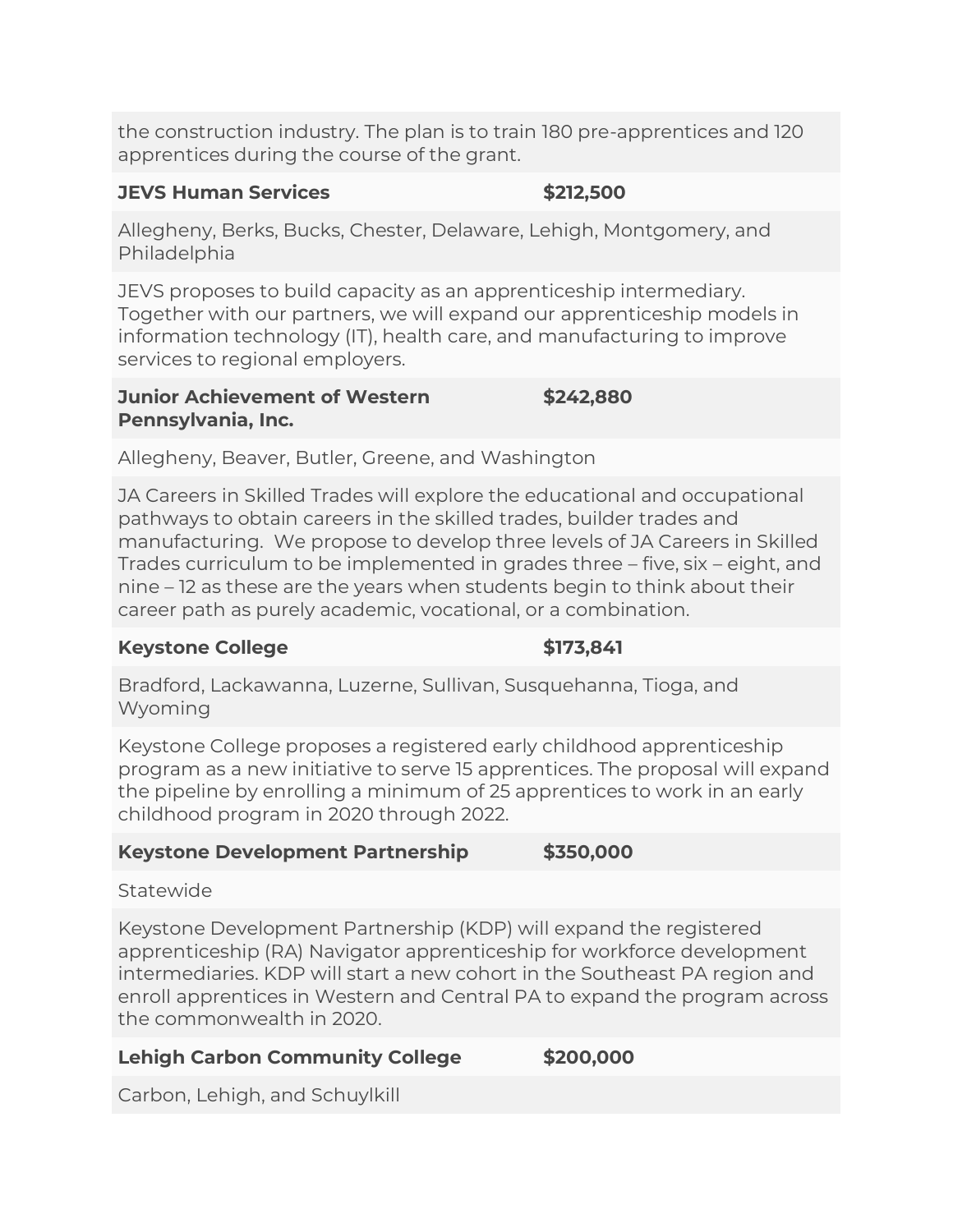Lehigh Carbon Community College will build upon our existing preapprenticeship programming in production technology and expand capacity to create a pipeline of individuals ready for entry into the growing number of mechatronic apprenticeships in our region.

### **The Manufacturer's Association \$250,000**

Adams, Cumberland, Dauphin, Franklin, Fulton, Lancaster, Lebanon, Perry, York

The purpose of this project is to establish a registered apprenticeship ecosystem in South Central PA through expansion of employer participation, increasing the number of journey workers, apprentices and pre-apprentice, increasing participation of non-traditional populations and the alignment of resources to support economic growth.

#### **Mifflin County Academy of Science and Technology \$319,988**

Huntingdon, Junita, Lycoming, and Mifflin

The Mifflin County Academy of Science and Technology proposes to develop a significant talent pipeline of diverse employees with a commercial driver's license to support the building and construction industry. The school is committed to utilizing the funds from this grant to cover the costs of training for a minimum of 75 apprentices and pre-apprentices in the program.

**NuPaths, LLC** \$212,416

Statewide

Build Distance Learning Training programs for: SOC Analyst (Cyber Security career path) program, Network Technician (Tech Support pathway) program. Deliver pre-apprenticeship training to 30 students (15 per program), in a blended (hybrid) format.

## **Pennsylvania College of Technology \$212,500**

Statewide

Pennsylvania College of Technology (PCT) to expand and diversify registered apprenticeship and pre-apprenticeship programs in advanced manufacturing (AM) and health care sectors statewide.

## **The Philadelphia Academies, Inc. \$198,329**

Philadelphia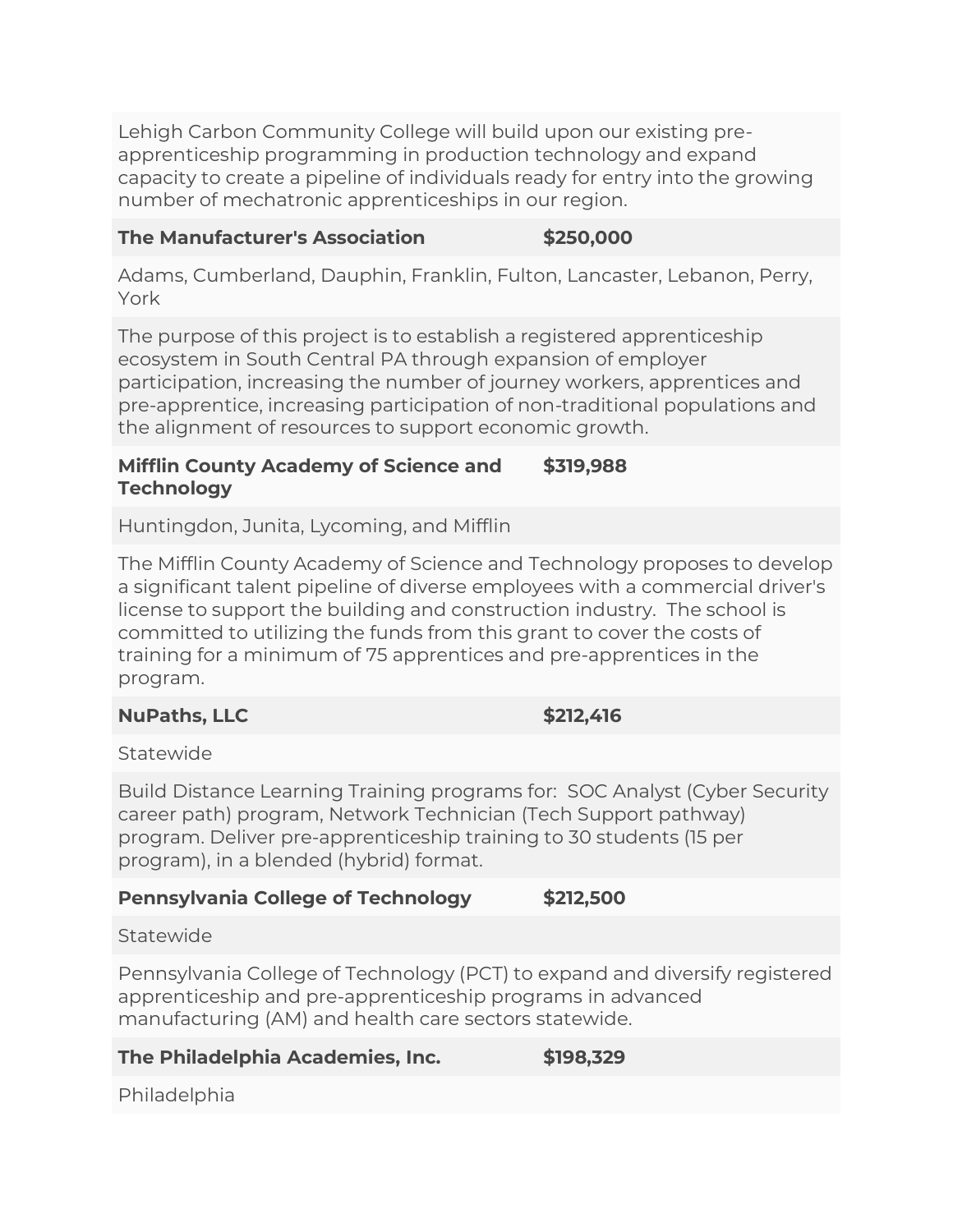This project represents an expansion of a recently registered preapprenticeship program (at Parkway West High School in Philadelphia) in a non-traditional industry (Early Childhood Education) that establishes a pipeline to a RA program training at least thirty (30) pre-apprentices from non-traditional populations (women, minorities and socio-economically disadvantaged individuals).

#### **Philadelphia Works on behalf of Apprenticeship PHL \$350,000**

Bucks, Chester, Delaware, Philadelphia, and Montgomery

The Southeast Pennsylvania Region Registered Apprenticeship Ambassador Network plans to continue operations and expand through the availability of registered apprenticeship program funding for apprentices in the Apprenticeship Navigator Registered Apprenticeship program and the running of a second cohort of this program.

#### **Pittsburgh Chapter, German American Chamber of Commerce, Inc. \$250,000**

Allegheny, Beaver, Butler, Washington, and Westmoreland

Address skills gaps in the southwestern Pennsylvania advanced manufacturing workforce through the dual apprenticeship program.

#### **Rhoads Industries \$194,273**

Philadelphia

Philadelphia Works, Rhoads Industries and Derbyshire Machine and Tool Co. propose developing an innovative entry level pre-apprenticeship career pipeline to address the recruitment and talent development needs of small and medium sized manufacturing firms in the defense industrial base in the Philadelphia region.

## **Southwest Corner Workforce Development Board**

**\$400,000**

Beaver

The primary goal of the ecosystem is building diversity within the construction and building trades. SCWDB is a part of an area-wide effort on apprenticeships with a number of partners who are leaders in apprenticeship-development. Keystone Development Partnership, along with local joint apprenticeship training centers, North America's Building Trades Unions (NABTU), the Beaver County Career & Technical Center,